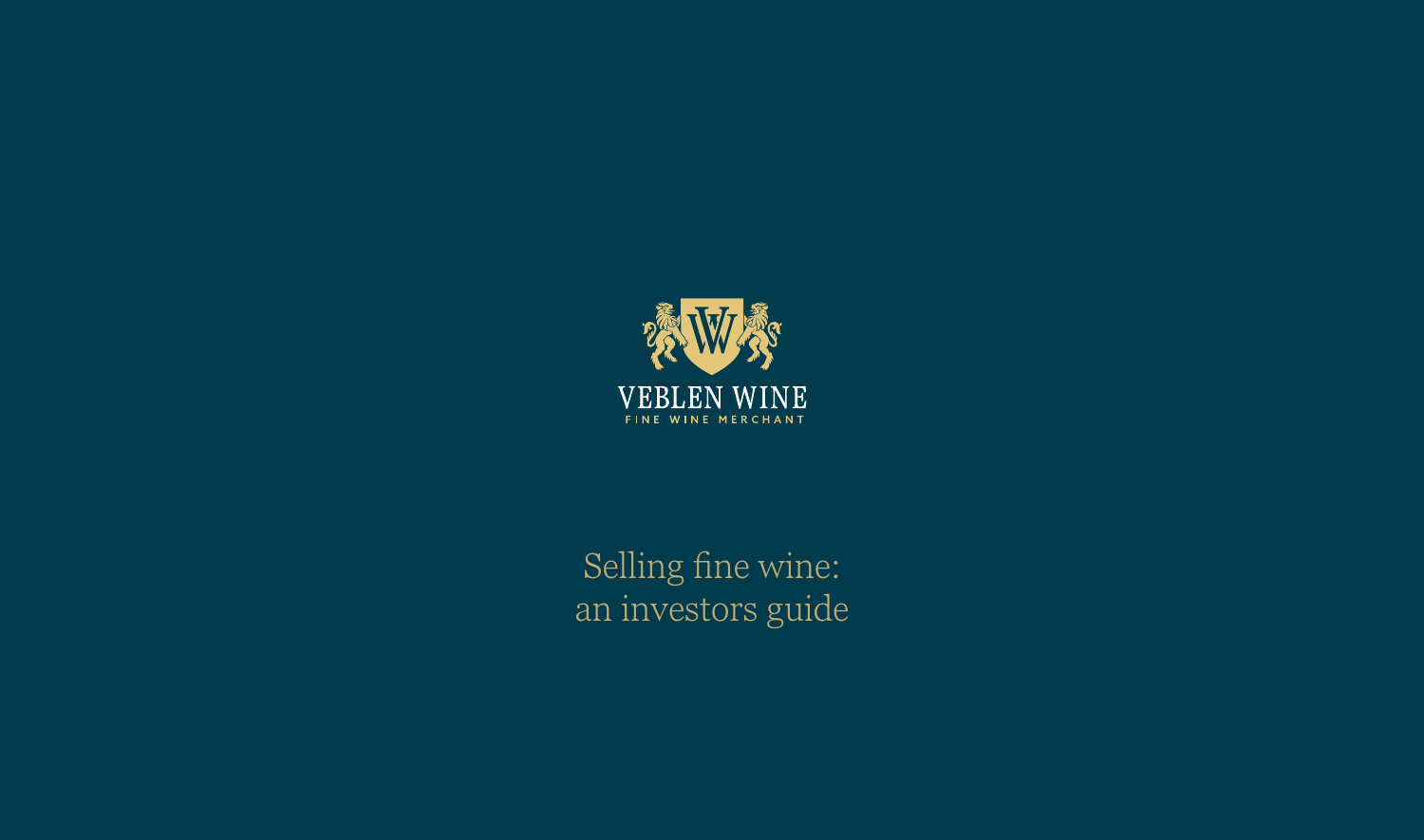## Introduction 1 How to sell fine wine 2-3 Choosing a reliable broker 4-6 Selling with Veblen 7 Looking for advice 8

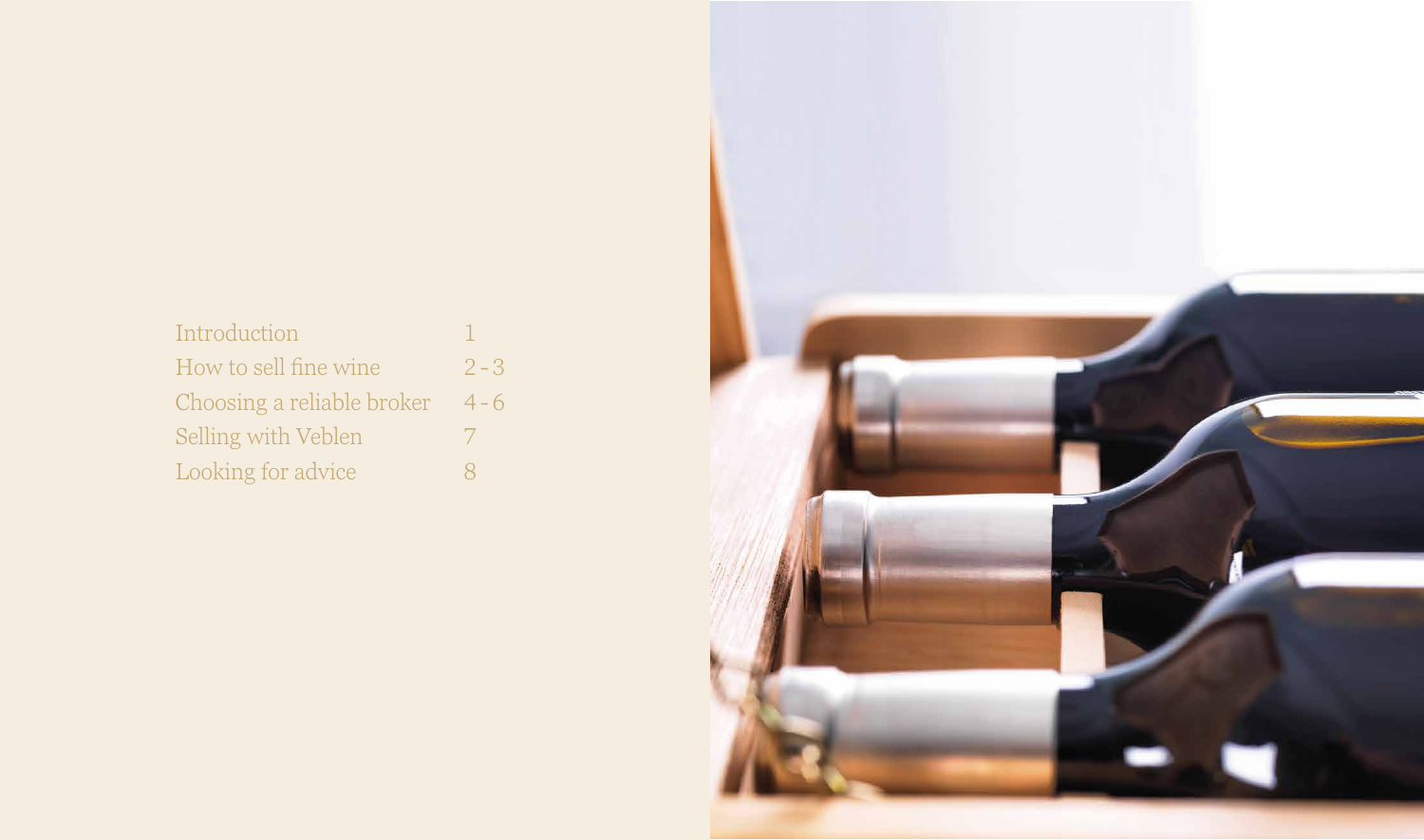This guide walks you through the process of selling your fine wine. It highlights common mistakes and things to look out for when choosing a broker.

Whether you are selling your wine because you have had a bad experience with your wine broker, are disappointed about the return of your investment so far, or just want to realise your investment, this guide will help you get the best price for your wine.

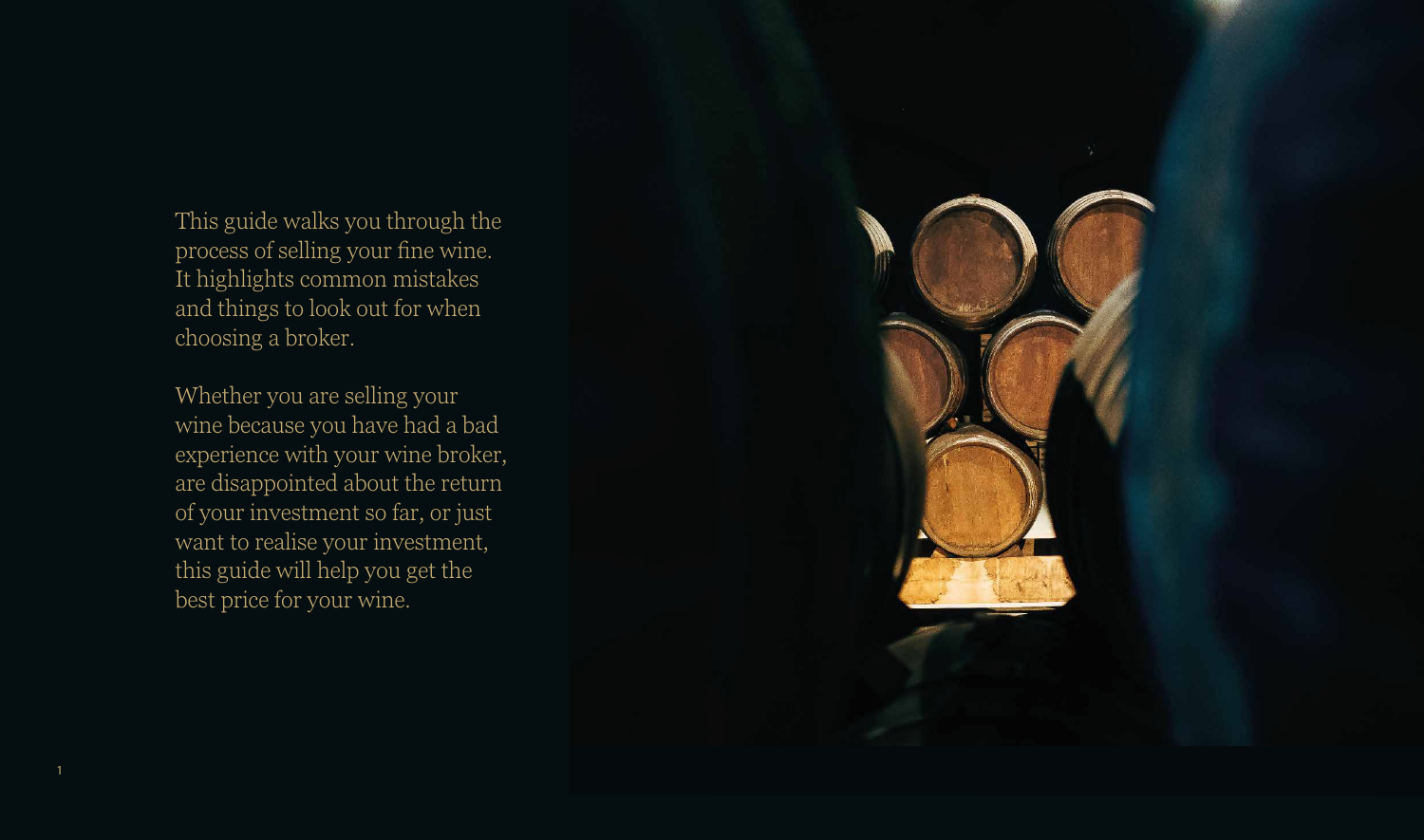Learn about what you need to do to acquire the best return for your investment.

# How selling fine wine works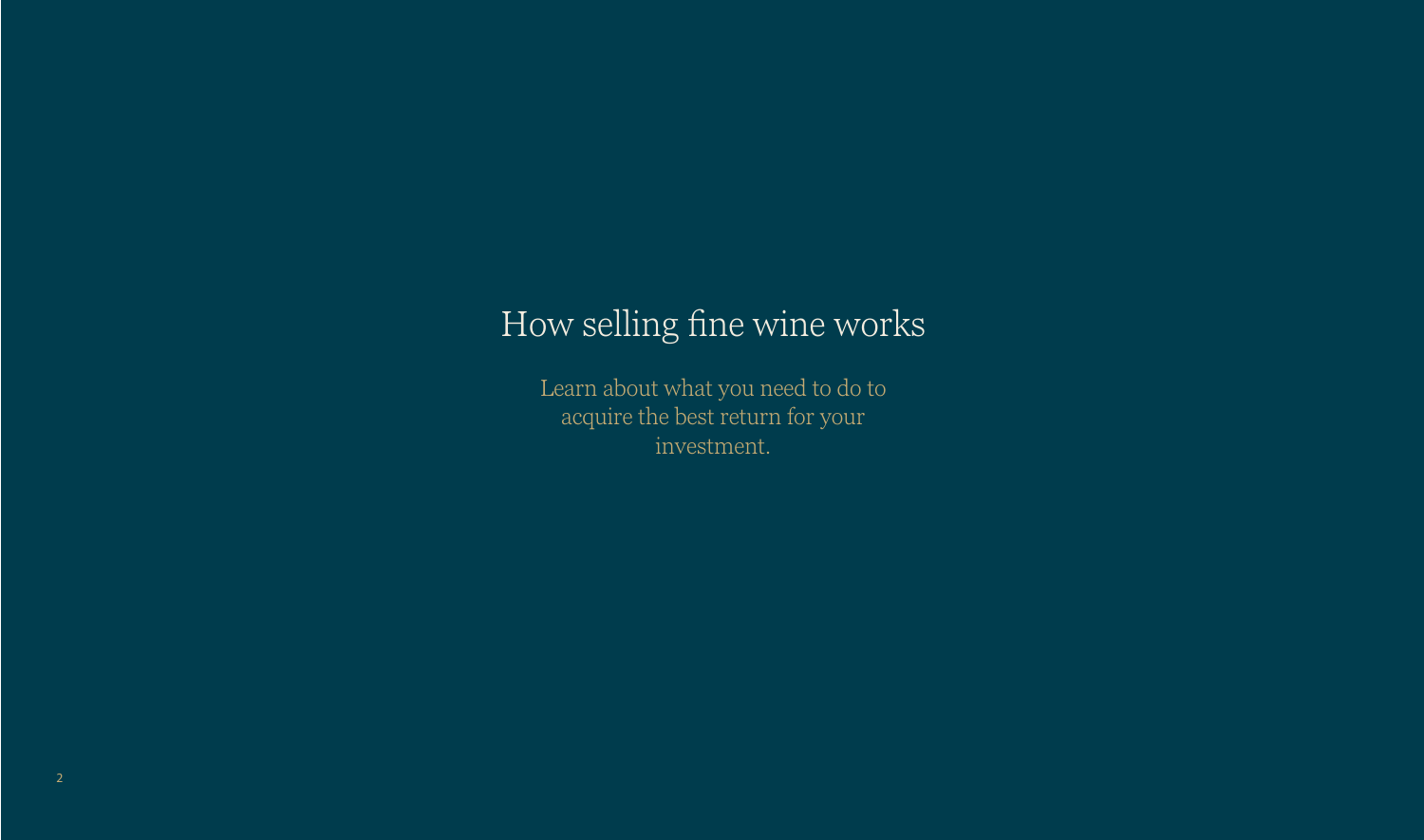It's worth shopping around, but make sure your valuation is based on the current market price and you know all other costs that might eat into your profit. You can use tools like cellar-watch.com to get an idea about your wine's value.



### Moving your wine

#### Realise your profit or reinvest  $(4)$

- Your wine will be collected and moved to your broker's government bonded warehouse.
- All reputable brokers will, for a fee, produce a condition report of your wine to confirm its pristine condition and provenance.
- Your broker will provide you with proof of ownership, so you can be sure you are the benefactory owner of the wine at all times.
- Your wine needs to be insured, during transit and in storage.

## W

### Making the sale

Your broker will advise you on the best time and price to sell your investment and execute sale.



Your broker will pay your profit and take any outstanding fees. If you want to reinvest, they'll advise you on which wines to buy next.

Realise or reinvest

 $\left(\overline{4}\right)$ 



#### 1) Get a valuation of your wine  $(2)$  Moving your wine  $(3)$

Our valuations are based on the current market price on Liv-ex, the market benchmark.

> We use Vine, a subsidiary of Liv-ex, where your wine is issued with a SIB passport to prove its condition & provenance. If you sell your wine with us, your first year's storage and insurance are FREE.

We have the ability to act on the best deals immediately as all our wines have the SIB passport, which allows for immediate deal execution.

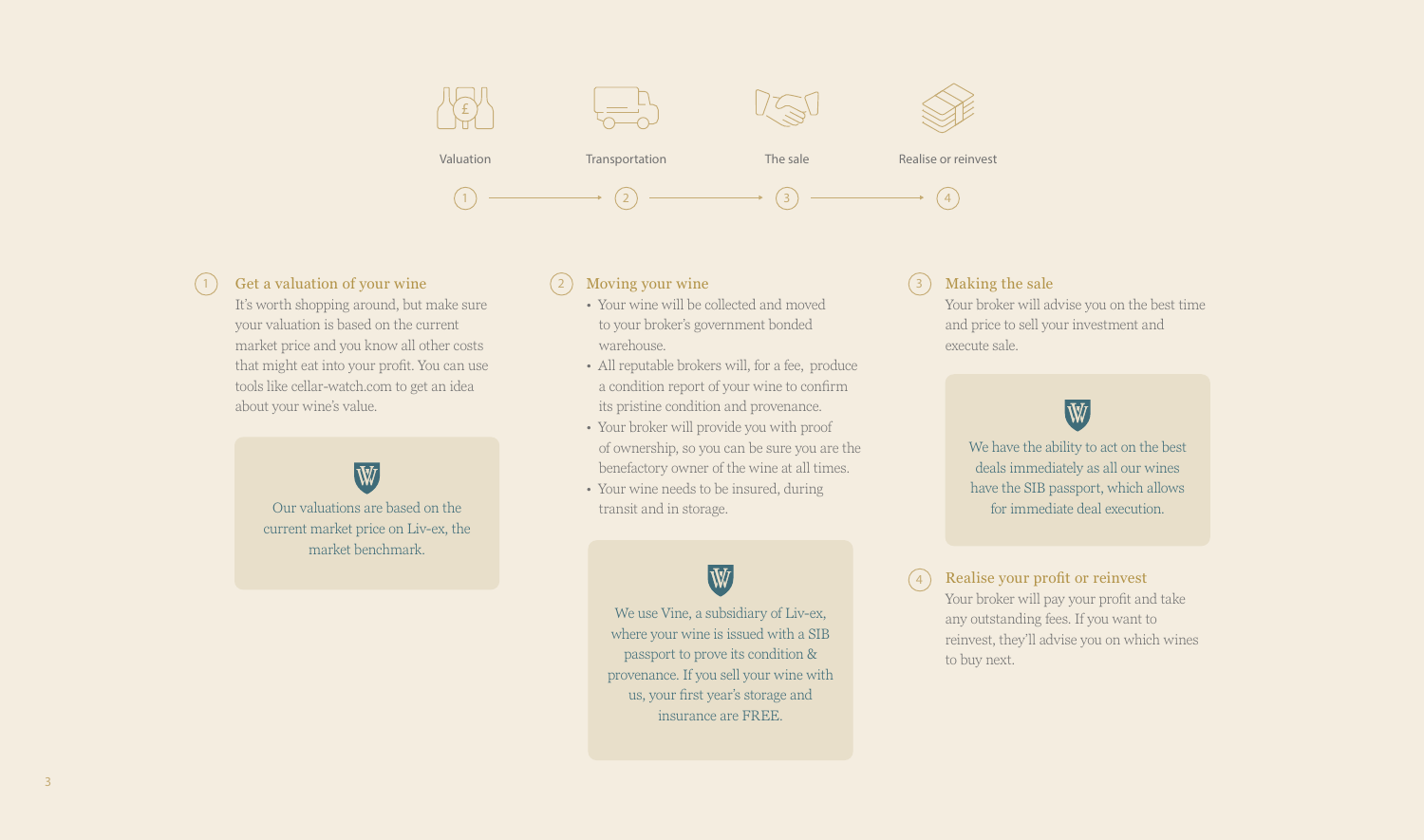Here we look at six typical questions you might ask a potential broker and the responses you may receive.

If a broker answers any of these questions negatively, we would advise caution.

## Choosing a reliable broker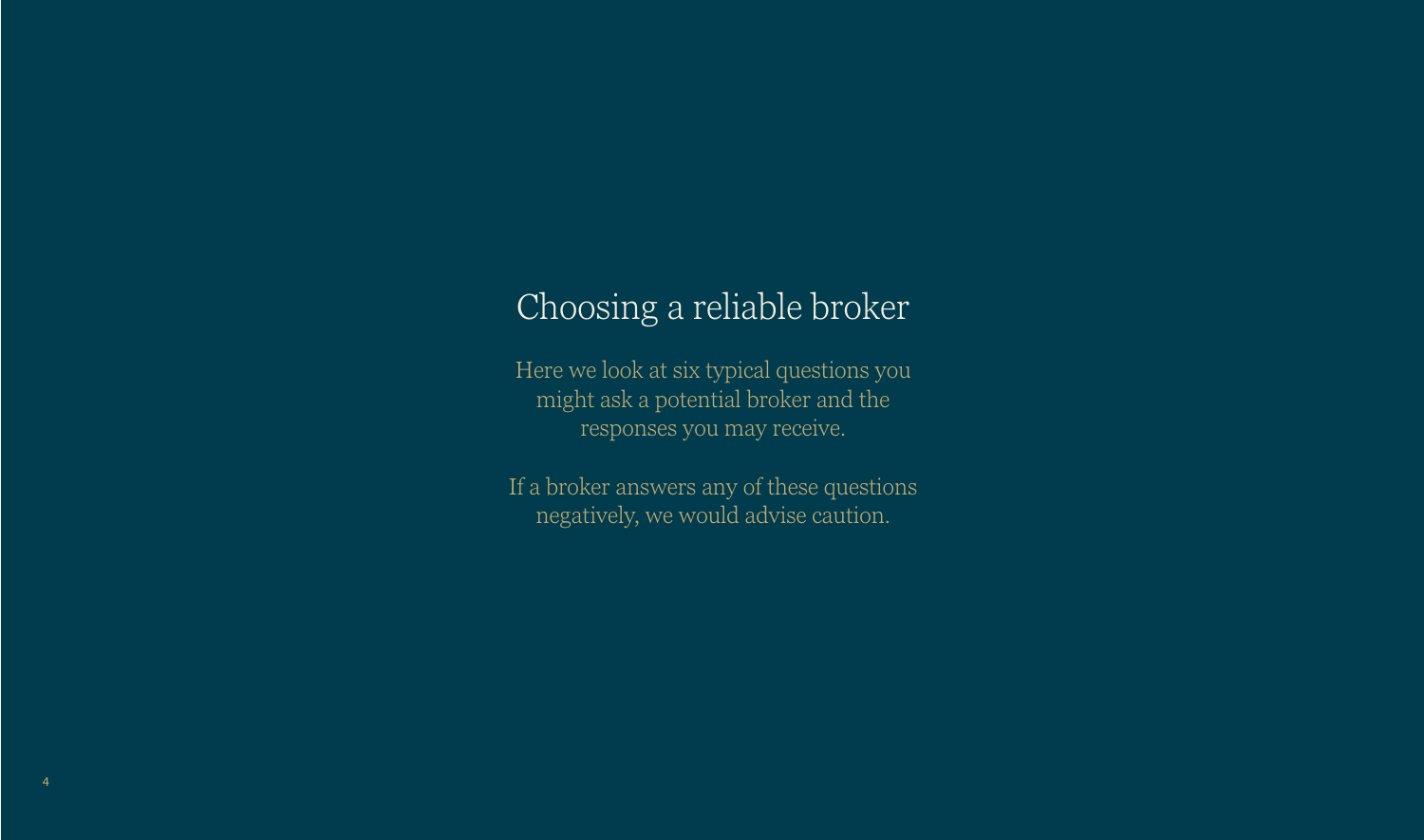

### Does it matter what condition my wine is in?

When selling wine it is paramount that we are aware of the condition as this can dramatically affect the sale value. Upon inspection of your wines at Vine International we will advise as to whether there are any defects in condition. If they are perfect, great. If not, we will have a discussion with you about what price we think can be obtained and also the best route to market.

Yes, very much so. We'll produce a condition report for your wine, to make sure if it is in pristine condition. If it is not, it could greatly affect the price your wine will fetch.

No, don't worry. We can sell your wine, no matter what the condition.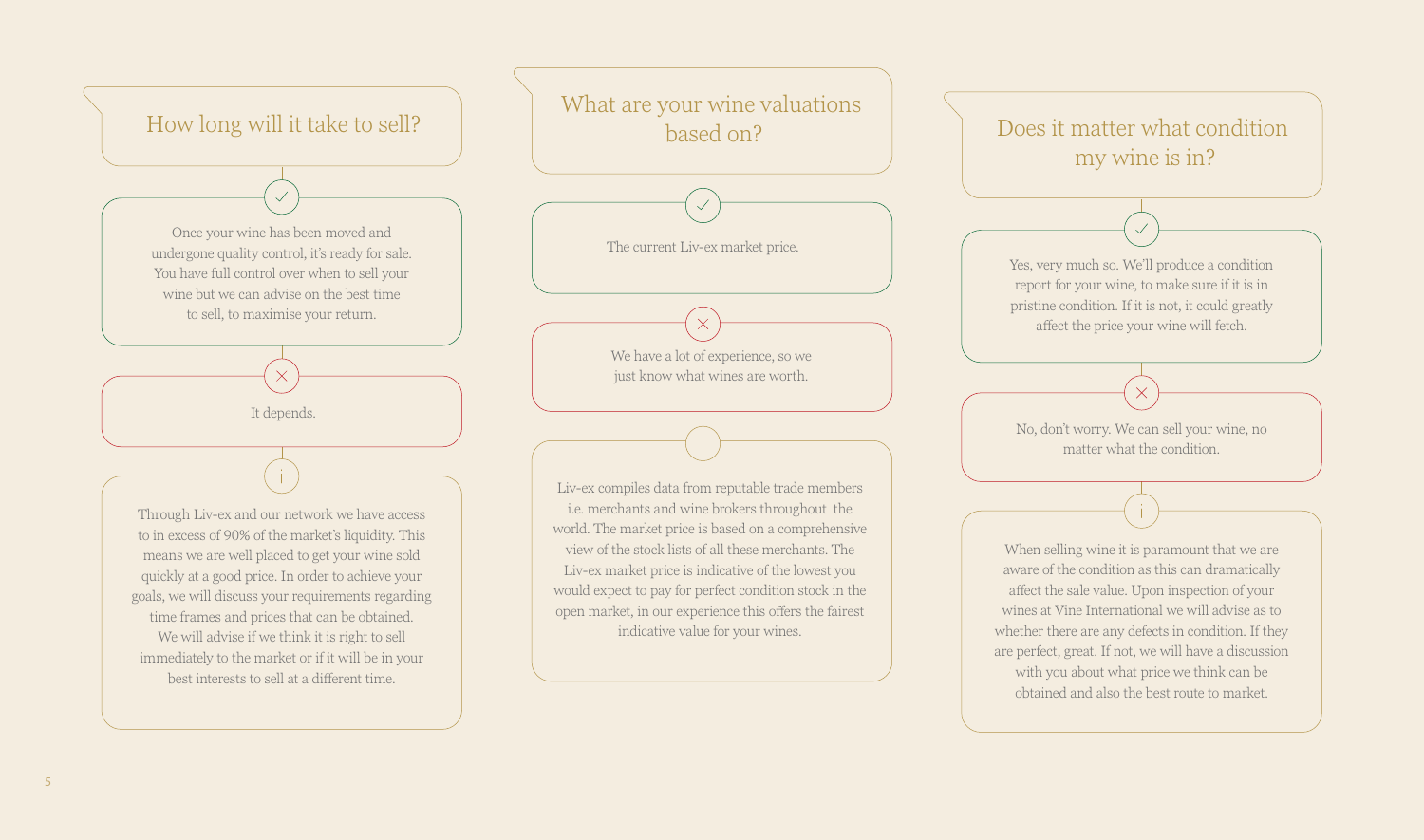When dealing with your wine and your money, you will always be in informed as to what is happening. Using Liv-ex and Vine International allows us to provide you with unrivalled access to a service that is otherwise only available to trade members, this means that your wines will be dealt with by the best in the industry.

If I choose you, what happens next?

We will arrange for your wine to be collected, moved to a government bonded warehouse and produce a condition report for you. Your wine will be insured throughout the entire process.

We'll arrange a sale and then collect your wine once the sale has been agreed.



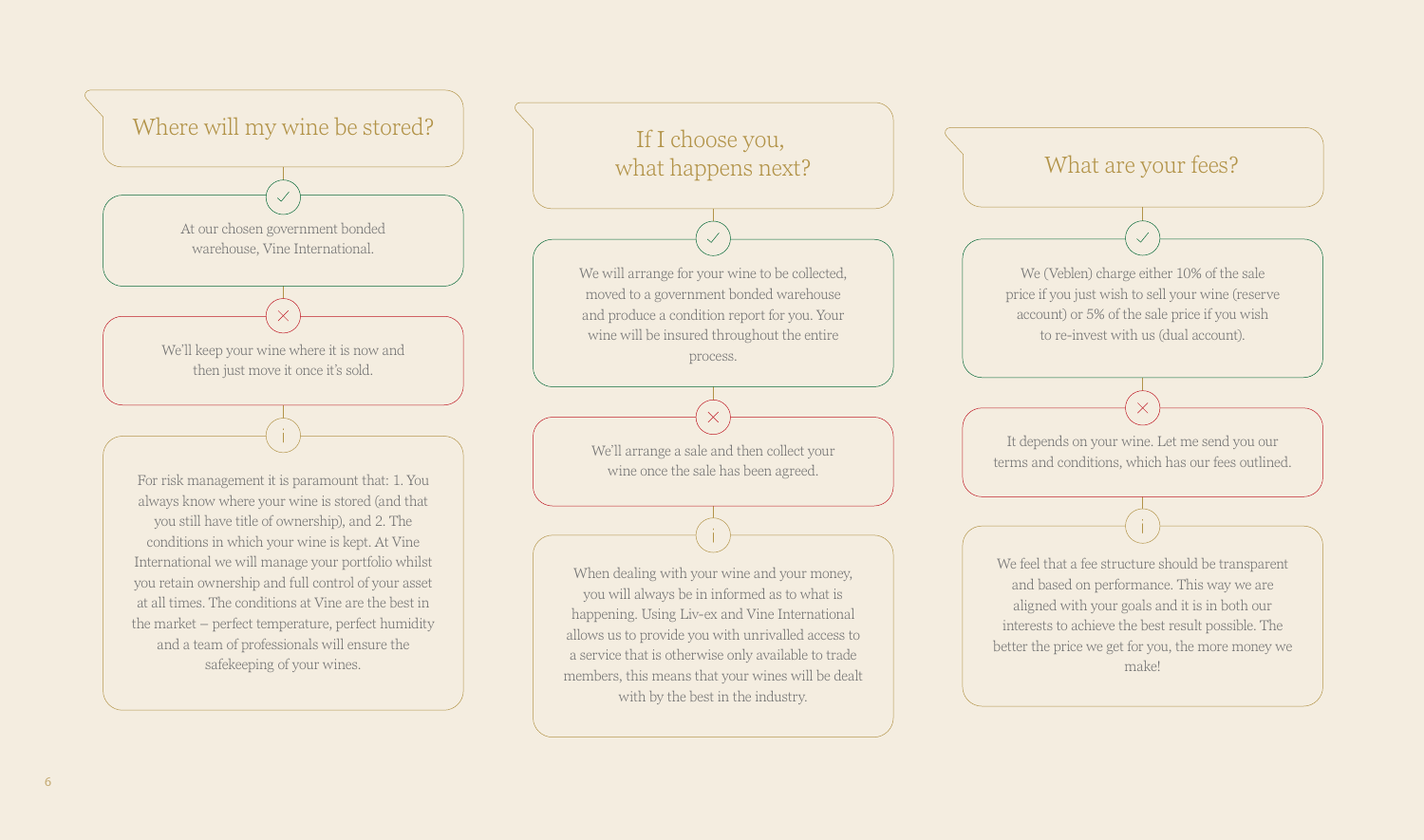Sell & reinvest? Dual account 5% of sale price  $\sqrt{2}$ 

# Selling your wine with Veblen

15% of new investment profit



After ascertaining the condition of your wine there are two routes you can take with Veblen.